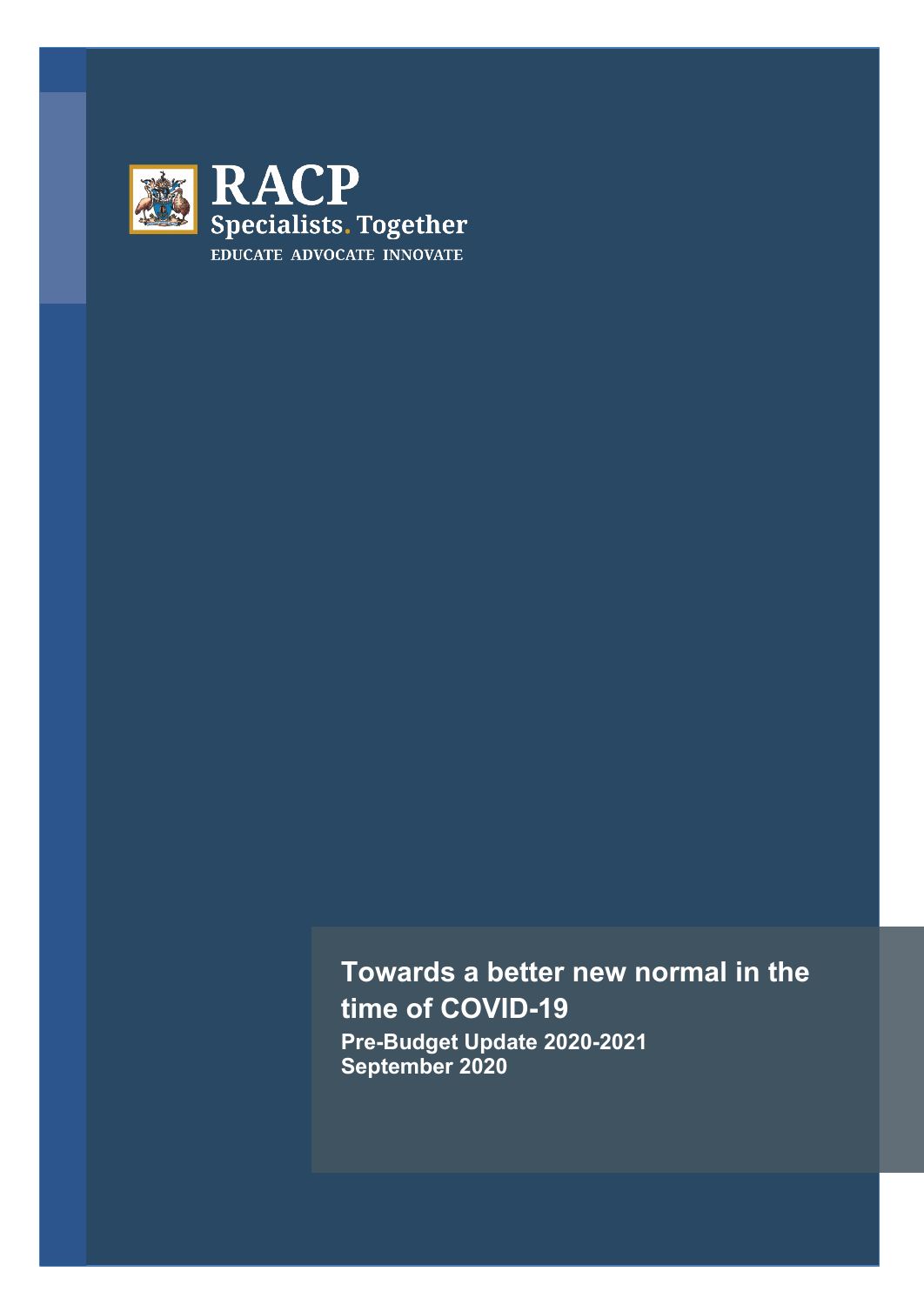# **About The Royal Australasian College of Physicians (RACP)**

The RACP trains, educates and advocates on behalf of over 18,000 physicians and 8,500 trainee physicians, across Australia and New Zealand. The RACP represents a broad range of medical specialties including general medicine, paediatrics and child health, cardiology, respiratory medicine, neurology, oncology, public health medicine, infectious diseases medicine, occupational and environmental medicine, palliative medicine, sexual health medicine, rehabilitation medicine, geriatric medicine, and addiction medicine. Beyond the drive for medical excellence, the RACP is committed to developing health and social policies which bring vital improvements to the wellbeing of patients.

## **Executive summary**

The ongoing global pandemic has confronted the Australian Government and Australians more broadly with a unique and wide-ranging set of public health and socioeconomic challenges which will reverberate well into the future. It has also provided health policy advocates and policy makers alike with a unique opportunity to reflect on the strengths, weaknesses and needs of our health system and society and to remake them to be more resilient and equitable, better prepared for current and future challenges and better able to deliver improved health and social outcomes for all Australians.

As the Australian Government prepares to deliver its decisive COVID-era budget, the RACP suggests that these ambitious but essential goals can be achieved by investing judiciously in the set of measures proposed through this submission. These recommendations are meant as a supplement and amplification of the comprehensive 2020-21 Pre-Budget [Submission](https://www.racp.edu.au/docs/default-source/advocacy-library/b-2020-21-pre-budget-submission-dec-2019_slg-app.pdf?sfvrsn=a735e51a_6) released by the RACP in December 2019.

The RACP considers that the proposed recommendations, if they are adequately and appropriately funded and implemented as part of the forthcoming Budget, will deliver meaningful public health and wellbeing gains.

In summary, we ask that the Australian Government commit to the following actions:

### **Telehealth and digital health**

- Retain specialist telehealth items in the MBS permanently, and undertake an evaluation to assess their mid- and long-term impacts and any further refinements to enhance patient care
- Provide additional funding for videoconferencing technology packages for selected households (targeted based on criteria, including socioeconomic disadvantage, cultural background and/or rural and remote location as well as clinical need for telehealth such as the elderly and persons with disabilities), as well as residential aged care facilities.
- Provide a Practice Incentive Payment for consultant physicians to support better digital infrastructure for interprofessional/organisational communication.

**Residential care** (including aged and disability accommodation)

- Fund and implement a clear and coordinated strategy for reducing infection transmissions in aged care that is accompanied by strong and independent national leadership representing the interests and rights of aged care residents and their families
- Commit adequate funding for the provision of home care with minimal wait times to support priority needs, minimal delays in diagnoses, assessments and treatment and the growth of multidisciplinary outreach services in the community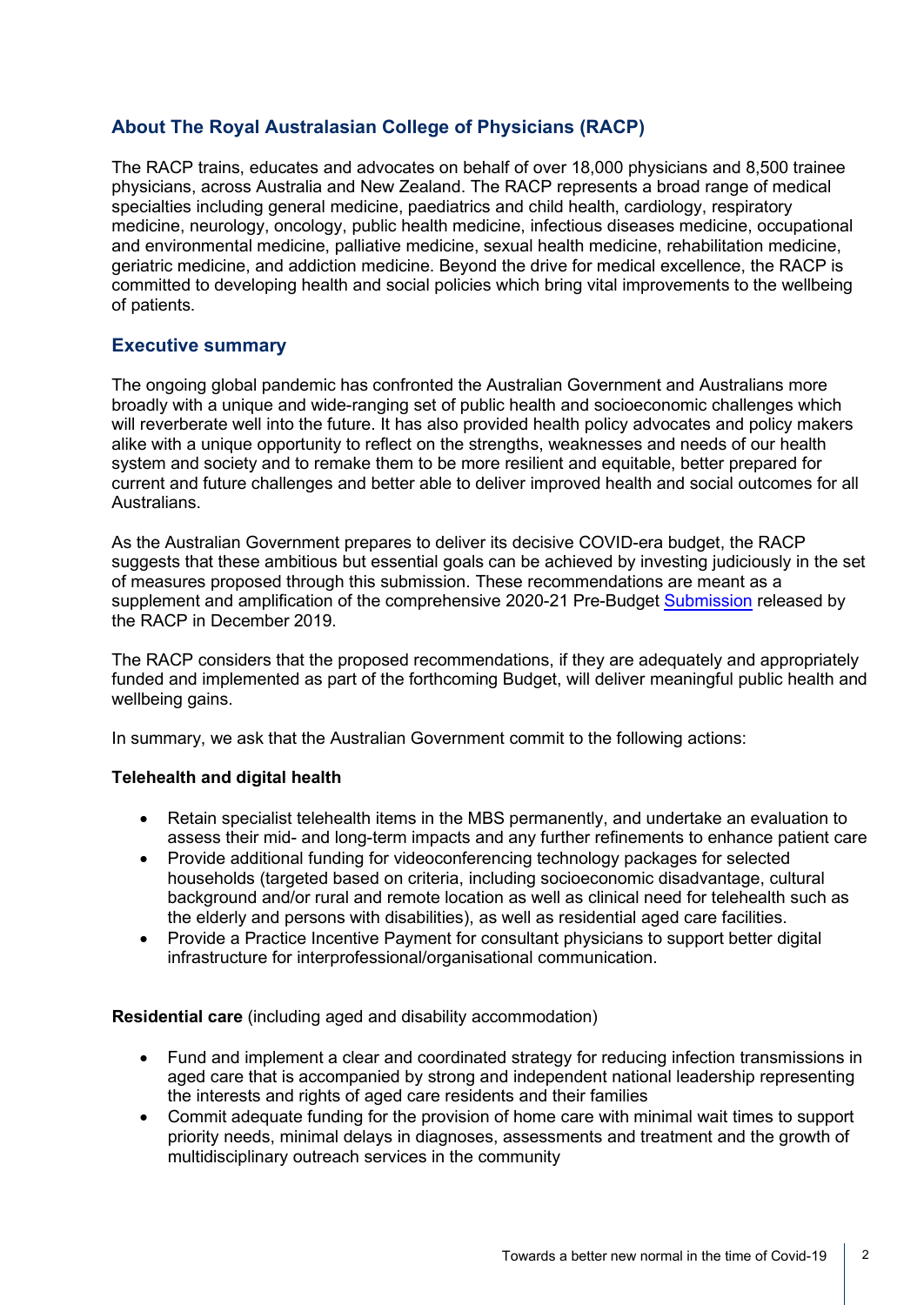- Prioritise and fund appropriate palliative care services across all settings, including their expanded presence in the community
- Fund the training of RACF staff and non-palliative care health professionals to effectively deliver palliative care to residents and mitigate against potential shortages in standard delivery regimes of palliative care medications
- Fund appropriate infection control within and outside facilities to separate residents in disability care with suspected or confirmed infections of significant concern (including SARS-CoV-2/COVID-19)from the rest of the residents and create surge disability support workforce capacity to be deployed to work with disability support workers if necessary
- Fund the post-COVID recovery and rehabilitation needs of the expanding cohort of patients.

## **Health system preparedness and protection of healthcare workers**

- Work with the States and Territories to better ensure that frontline health care workers have access to necessary PPE and required training (in public and private hospitals as well as residential aged care settings)
- Ensure physicians and paediatricians working in private practice in the community can access the National Medical Stockpile for PPE in the same way as other health professionals such as General Practitioners
- Commit funding to ensure that the National Medical Stockpile has adequate reserves of PPE and provide transparent information about reserves in the National Medical Stockpile, including by jurisdiction
- Ensure that local supplies of PPE will not be interrupted in the event of international supply issues, including supporting local production as needed. All governments and health services must commit to a target of zero occupationally acquired COVID-19 infections.
- Commit funding to national and jurisdictional reporting on health care workers testing positive to COVID-19 by jurisdiction, age group, occupation, primary workplace, and whether the infection was occupationally acquired, including whether the infection was acquired from patient contact<sup>[1](#page-2-0)</sup>
- Build Australia's capacity to provide and manufacture essential treatments and therapies, including radiopharmaceuticals, and put in place plans to address the issues of supply and logistics to ensure areas of health that rely on the transport of treatments and therapies from overseas and across Australia are not adversely affected and patient care not compromised
- Fund agile, easy to install specialised resources such as mobile testing facilities, mobile field stations and demountable isolation wards that can be deployed at short notice. In non-crisis times such resources may be used in rural and remote areas to increase access to specialised services.
- Support and fund Australian participation in the proposed international coalition for behavioural and social preparedness for epidemics, focusing on non-medical methods of reducing viral transition rates
- Establish a long-term, appropriately funded National Public Health Physician Training Program to strengthen public health workforce capacity and leadership.

## **Prevention**

- Commit to spending five percent of the health budget on prevention
- Fund a model of care for the management of patients with comorbid chronic health conditions that formalises and supports the integration of consultant physician care (the [RACP Model of Chronic Care Management](https://www.racp.edu.au/docs/default-source/advocacy-library/c-final-mccm-document.pdf?sfvrsn=f873e21a_14) or a variation). The Government's

<span id="page-2-0"></span><sup>1</sup> 'RACP says healthcare worker infection numbers in Victoria are extremely concerning' RACP medi[a release,](https://www.racp.edu.au/news-and-events/media-releases/racp-says-healthcare-worker-infection-numbers-in-victoria-are-extremely-concerning) 28 August 2020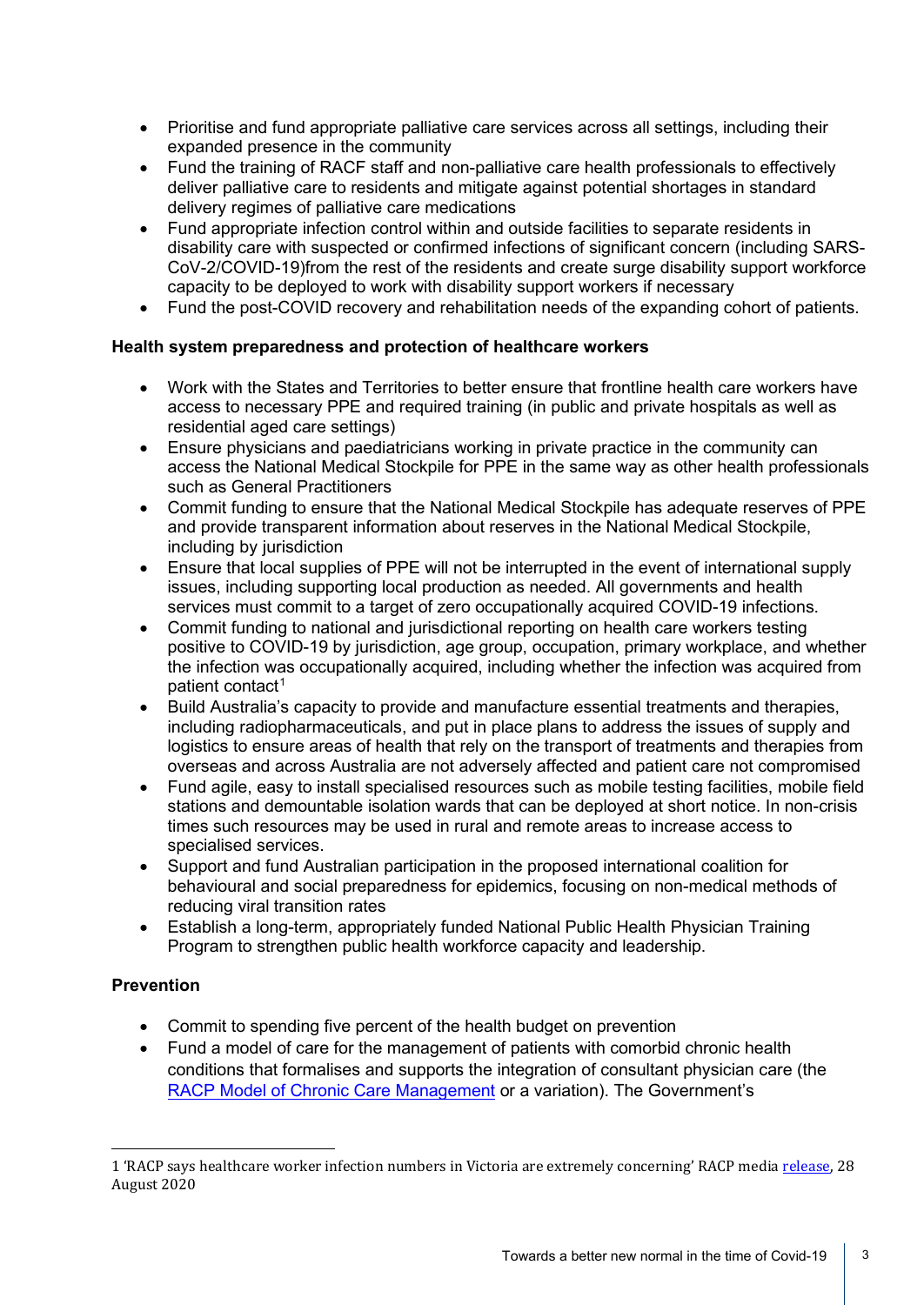implementation should be staged, starting with a small number of proof-of-concept sites, with outcomes monitored as part of a comprehensive evaluation plan.

- Develop, implement and fund a national population-wide preventative health strategy
- Prevent further increases in the rate of obesity in the Australian population through a national strategy on obesity. The College recommends a tax on sugar-sweetened beverages to reduce consumption, introducing restrictions on the marketing of unhealthy diets to children and young people and dedicated funding for states and territories to provide equitable access to bariatric surgery for public hospital patients. Further investment in obesity and metabolic disease research should be a key part of this strategy.
- Reduce alcohol-related harm to health by replacing the current Wine Equalisation Tax (WET) and rebate system with a volumetric taxation scheme for all alcohol products.
- Develop and fund a national climate change and health strategy that, among key issues, addresses the link between zoonoses and the human impact on the environment
- Increase funding to develop novel diagnostics, vaccines and therapies for existing and new infectious diseases including those likely to (re)emerge in Australia as a consequence of climate change.

### **Funding for specific groups**

- Commit to long-term sustainable funding for the National Partnership on Universal Access to Early Childhood Education beyond the end of 2021 for all children and expand it to starting at age 3
- Immediately appoint a chief paediatrician to coordinate early childhood policies across relevant portfolios
- Extend paid parental leave policy to provide up to 6 months (26 weeks) of paid parental leave (taken by either parent) and continue to fund the childcare support system to assist families with the cost of child care and to ensure that lower income families will not be disadvantaged
- Complement the Government's funding to tackle the isolation-related increase in domestic violence by providing further resourcing directed specifically at children. The package should provide support to programs which allow early childhood educators and carers to better recognise and respond to children exposed to domestic violence, paying specific attention to children under care and protective services, deliver transitional funding for additional therapy and support for vulnerable children and ensure equitable access to telehealth.
- Prioritise funding of fundamental and translational medical research into early childhood nutrition, brain development and immunisation
- Enact the recommendations from the Uluru Statement from the Heart to ensure Aboriginal and Torres Strait Islander peoples have self-determination and sovereignty over decisions affecting their lives
- Continue to fund telehealth and digital options for accessing drug and other alcohol services
- Commit funding for an increased access and affordability of opioid pharmacotherapies to people with opioid dependency, including by permanently establishing the COVID-era changes to the [prescribing guidelines](https://www.racp.edu.au/docs/default-source/news-and-events/covid-19/interim-guidance-delivery-of-medication-assisted-treatment-of-opiod-dependence-covid-19.pdf?sfvrsn=e36eeb1a_4)
- Invest adequately in mental health and include alcohol and other drugs prevention and treatment as critical parts of mental health care
- Fund enhanced alcohol and other drug services as a key part of investment in regional and rural Australia
- Provide all asylum seekers, and children born in Australia to asylum seeker parents, with access to Medicare and affordable pharmaceuticals
- Provide funding to address the specific needs of migrants, particularly those from Culturally and Linguistically Diverse backgrounds, new arrivals, refugees and asylum seekers.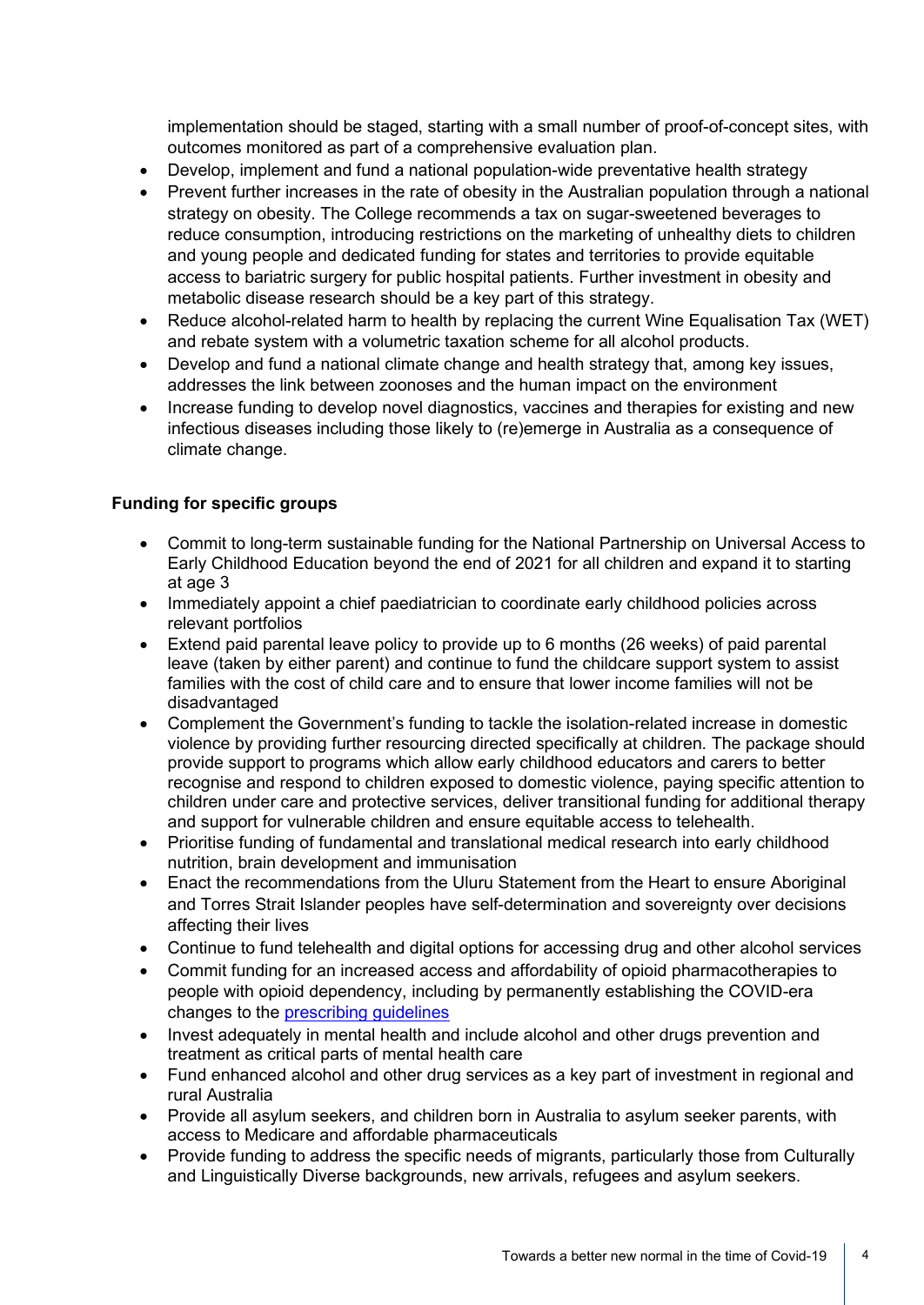## **COVID-19 – a challenge and an opportunity**

While the severe acute respiratory syndrome coronavirus 2 (also known as SARS-CoV-2) and the disease it causes (COVID-19) have posed an unprecedented challenge to Australian society, economy and the health system, they have also presented the country and the Australian Government with a once-in-a-lifetime opportunity to reassess and transform the way we design and allocate our health budgets.

The crisis has highlighted the things we already do well and what must be done better, as well as demonstrating the opportunities to use the former to improve the latter in the quest for a more effective, efficient and equitable health system. The new normal that we are collectively facing as practitioners, decision makers and the community must become a better normal.

### **What Australia has done right**

The unfolding response to COVID-19 has shown that strong leadership and cooperation are possible in the face of a major and unexpected crisis. Collaborative, evidence-based governance, relatively early closure of the international border and mandatory quarantine, widespread testing, rapid adoption of physical distancing measures and the expansion of telehealth saw Australia weather the 'first wave' of the pandemic better than many comparable nations, notwithstanding the recent setbacks in Victoria.

We learnt from the impacts of the H1N1 pandemic on Aboriginal and Torres Strait Islander people, and the Indigenous-led response to COVID-19 has worked effectively with Australian governments to minimise infection risk to First-Nation communities over the last six months. The response resulted in Aboriginal and Torres Strait Islander people comprising around 0.5% of infections despite making up around 3% of the population.

The Australian medical research sector has also risen to the challenge, developing rapid diagnostic tests and promising vaccine candidates. A closer dialogue between health experts, physicianscientists, policy makers and the public has been one of the key gains of this pandemic, one that health professionals and the governments alike must now capitalise on to build a more resilient, responsive and effective health system of the future.

### **The nature of the challenge**

The novel coronavirus crisis is far from over, but as we look to the October Budget for 2020-2021, we must apply the many lessons of this emergency to deal with the health and social crises we have long been aware of but have neglected, overlooked or underfunded:

- SARS-CoV-2 can infect anyone, but its effects are often more severe in people with chronic disease such as the elderly who typically present with multiple noncommunicable conditions and in younger individuals with chronic obstructive pulmonary disease, chronic kidney disease, cardiovascular disease, obesity and Type 2 Diabetes Mellitus. It also tends to make complications of non-communicable diseases (NCDs) worse. Better management of NCDs, especially through better preventative care, will be a continuing challenge for our healthcare system.
- Disease and ill-health, mental health issues and socioeconomic disadvantage are often intimately interlinked and mutually reinforcing. The pandemic has laid bare the interconnectedness of social, economic, political, environmental, and cultural influences on health and wellbeing of Australians i.e. the social determinants of health (SDOH). The longterm socioeconomic, health and wellbeing impacts of COVID-19 will be substantial, and the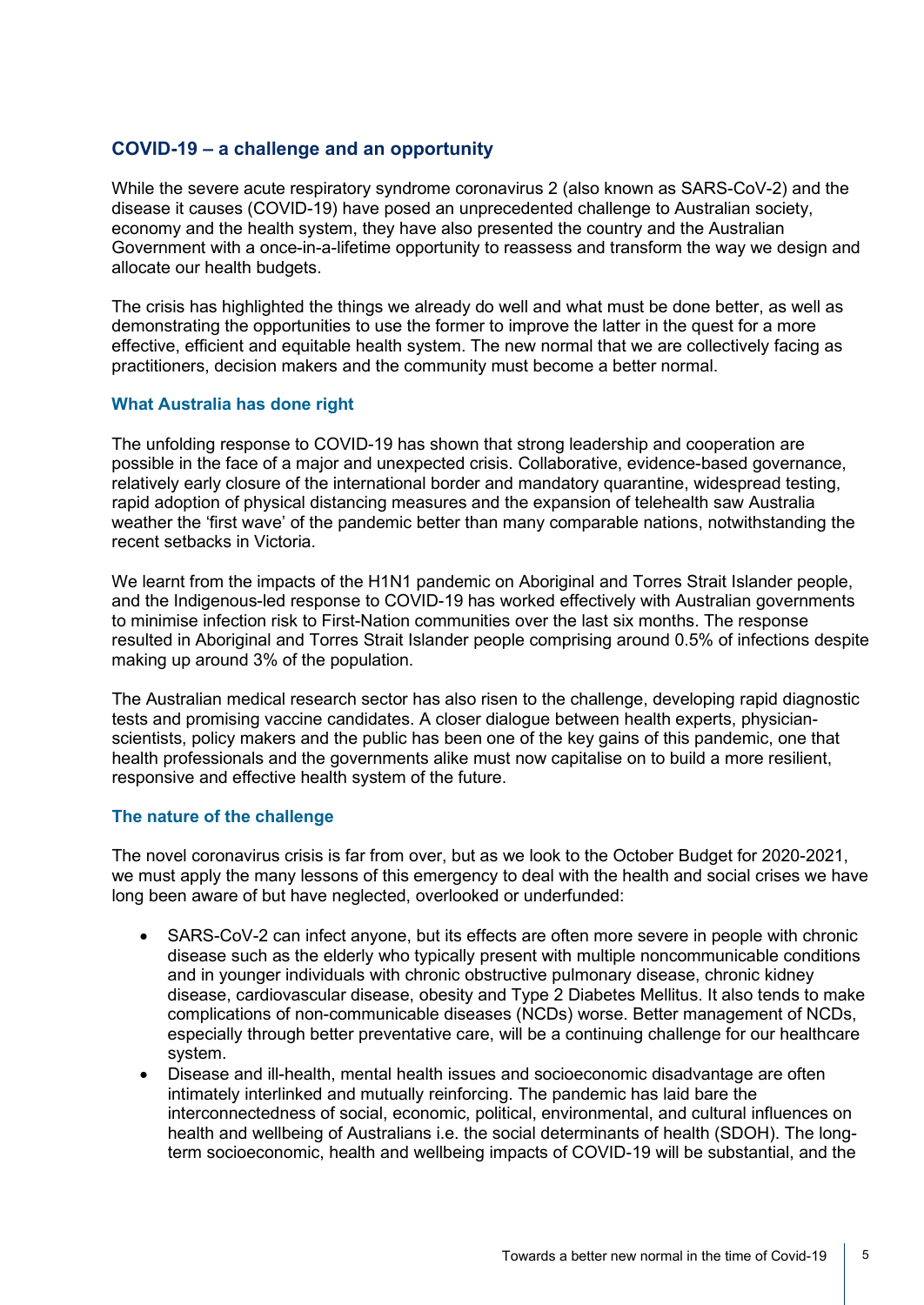national response to them needs to be appropriately coordinated, funded and targeted at those who will require most support.

• There is increasing evidence that Australians have delayed vital medical tests and treatments (including cancer screening and regular check-ups for people with chronic conditions) because of the precautionary physical distancing required during this outbreak.<sup>[2](#page-5-0)[3](#page-5-1)</sup> While the evidence is not yet settled on the potential adverse impacts from these delayed tests and treatments, a healthcare system that is configured to provide more services virtually and which is better integrated between its different components can more easily adapt to future infectious disease outbreaks as well as being more accessible for preventative and chronic care.

The submission expands on these points with recommendations for more immediate implementation as well as the longer-term implications for the healthcare system. The Budget 2020-2021 presents the Australian Government with the critical opportunity to allocate funds in a way that reflects and addresses these connections to ensure that the new normal is indeed a better normal.

## **Immediate priorities for the pandemic era**

### **Agile, flexible and responsive must be the new normal in healthcare**

The recent experience with the new MBS telehealth items for specialist and consultant physician attendances that were rapidly phased in over March and April 2020 shows that telehealth can improve the accessibility and quality of healthcare to Australians, wherever they live, as well as those with chronic and complex conditions, given that this is a significant cohort of patients treated by specialist and consultant physicians. These telehealth items have been essential in reducing the risk of infection, both for specialists and their patients. If not for these new telehealth items, it is likely that the number of Australians delaying their tests and treatments would have been higher because of the lack of an alternative to face-to-face consultations.

The RACP's [survey of members](https://www.racp.edu.au/docs/default-source/default-document-library/policy-and-advocacy/racp-members-survey-new-mbs-telehealth-attendance-items-introduced-for-covid-19.pdf?sfvrsn=31d1ef1a_7) indicated that the enhanced access to telehealth has made specialist care more accessible and equitable, particularly for patients who find it a challenge to attend appointments in person such as those with mobility issues, immune-suppressed patients, those living in rural and remote areas and Indigenous patients who feel more culturally safe attending appointments in their own environment. This new normal exemplified by the new telehealth items bodes well for the future insofar as the increased accessibility to physician care and reduced failure-to-attend rates it enables may translate in the long term to a reduction in avoidable hospital admissions and increasing treatment adherence. The new telehealth items should be retained in the MBS permanently, and evaluated to assess their mid- and long-term impacts and any further refinements to enhance patient care.

To ensure equitable access to telehealth, we also recommend that the Government consider additional funding for videoconferencing technology packages for selected households (targeted based on socioeconomic disadvantage, cultural background and/or rural and remote location as well as clinical need for telehealth such as the elderly and persons with disability) and residential aged care facilities. Such packages could include support for purchasing devices, initial setup and training and data packages and could be made contingent on enrolment with a GP practice or be part of a treatment plan.

<span id="page-5-0"></span><sup>2</sup> Cancer Council Victoria data obtained by The Australian Financial Review shows pathology cancer notifications fell by up to 120 people a day or 28 per cent during the first March to May national lockdown. 'More cancer deaths from COVID-19 lockdown' Financial Review, 12 August 2020

<span id="page-5-1"></span><sup>3</sup> 'Fears seriously ill people going unchecked as cancer referrals plummet' Sydney Morning Herald. 26 April 2020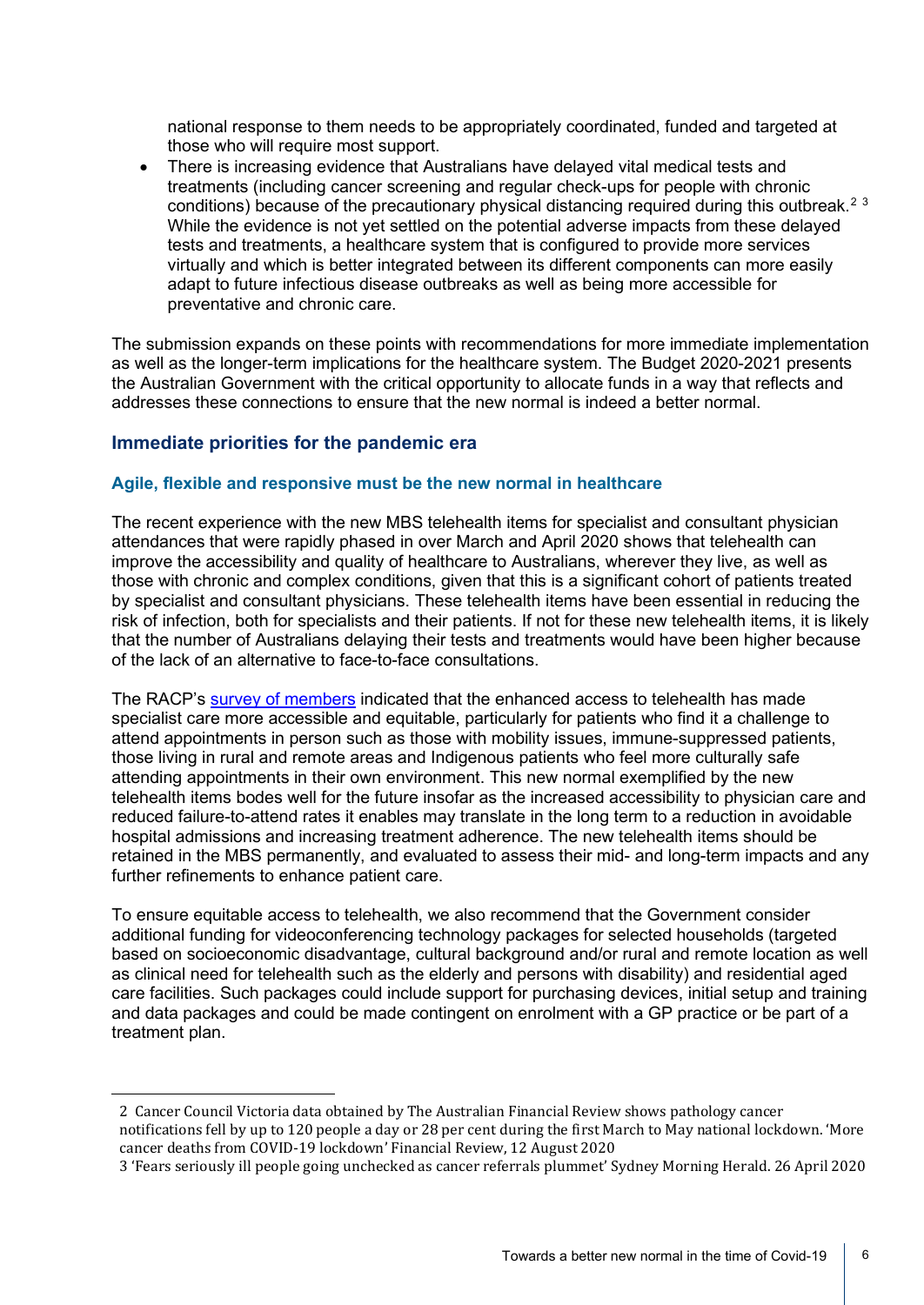In addition, digital health technology needs to be better embedded in our health system to help address the fragmented service delivery and poor connectivity and information transfer across health sectors and organisations. Strategic use of digital health and telehealth can help address major challenges to the health system, such as inequitable access, an ageing population, the gap in Indigenous health outcomes, chronic disease and workforce issues, resulting in reductions in medication errors and better access to health services. A strong intervention on the part of the Australian Government is needed to deliver better real-time support to connect consultant physicians to patient care services.

We recommend that the government provide a Practice Incentive Payment for consultant physicians to support better digital infrastructure for interprofessional/organisational communication. The Australian Digital Health Agency could play a role in ensuring interoperability and consistent standards to deliver fully integrated services.

### **Protecting aged care and other care in community settings**

The pandemic has further highlighted the specific vulnerabilities and needs of older Australians, whether in the community, in residential care or in hospital. Residents in Residential Aged Care Facilities (RACFs) are at an especially high risk of serious illness and death from COVID-19. These risks will also extend to those under residential disability care.

The RACP's recent [supplementary submission](https://www.racp.edu.au/docs/default-source/advocacy-library/racp-submission_aged-covid-30072020---web-upload.pdf?sfvrsn=810ef11a_6) to the Royal Commission for Aged Care on the impact of COVID-19 on aged care services<sup>[4](#page-6-0)</sup> sets out the perspectives of frontline physicians and makes a range of recommendations, including the requirement for all RACFs) to have in house (or access to) infection control expertise, and comprehensive outbreak management plans in place.

While the recently upgraded Government package to reinforce Australia's aged care comprises additional funding for the aged care workforce and infection control and addresses some of the gaps exposed by the pandemic, the funding so far committed is unlikely to adequately address the ongoing challenges to the strained sector. Most of the funding has been allocated to the expansion of existing initiatives and is not guided by a national plan to deal with the gaps in the aged care system highlighted by the current crisis.

To remedy these issues, a clear coordinated strategy for reducing transmissions in aged care needs to be accompanied by strong and independent national leadership representing the interests and rights of aged care residents and their families. This must include ensuring that all Residential Aged Care Facilities (RACFs) are appropriately resourced to have in house (or access to) infection control expertise, and comprehensive outbreak management plans in place.

There must also be adequate funding for the provision of home care with minimal wait times to support priority needs, minimal delays in diagnoses, assessments and treatment and the growth of multidisciplinary outreach services in the community. These enhanced home care options need to be designed and delivered within the framework of integrated care to ensure system-wide interoperability and resilience and deliver better outcomes to older Australians while securing cost effectiveness/reducing waste in the budget

The Government must also prioritise and fund appropriate palliative care services across all settings, including their expanded presence in the community. At the same time, the accessibility of palliative care services in RACFs must be improved through, in the first place, training RACF staff and non-palliative care health professionals to effectively deliver palliative care to residents and mitigating against potential shortages in standard delivery regimes of palliative care medications.

<span id="page-6-0"></span><sup>4</sup> RACP Submission to the Royal Commission for Aged Care Impact of COVID-19 on Aged Care services July 2020.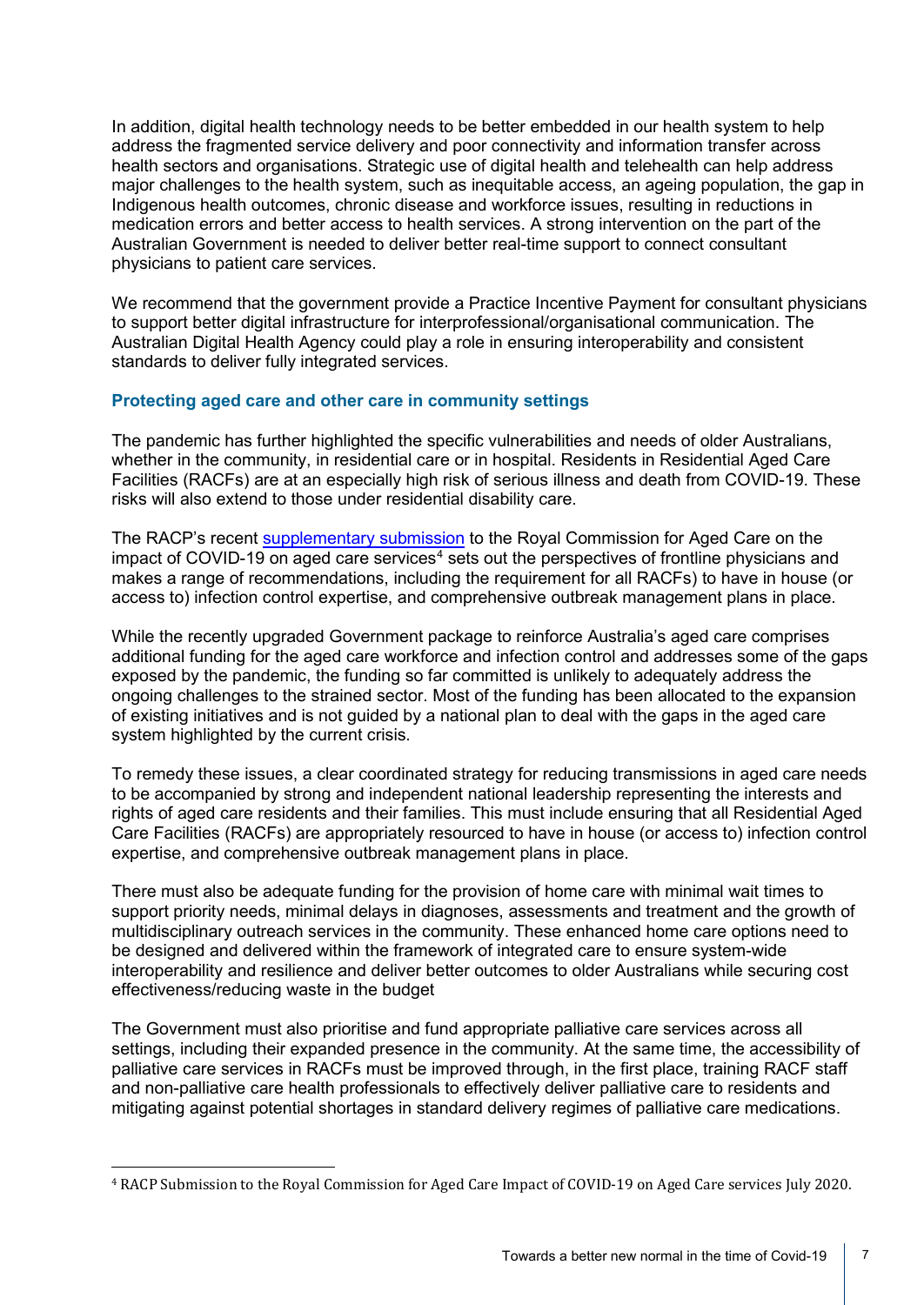Taking heed of the recent problems in aged care, the Government must urgently act to prevent further COVID-19 infections in residential disability care. The required steps include collaboration with the States to ensure appropriate Commonwealth funded infection control within and outside facilities to separate residents with suspected or confirmed infections of significant concern (including SARS-COV-2/COVID-19 from the rest of the residents and creating surge disability support workforce capacity to be deployed to work with disability support workers if necessary, <sup>[5](#page-7-0)</sup>

Finally, the Government must accurately assess and adequately fund the post-COVID-19 recovery and rehabilitation needs of the expanding cohort of patients. The long-term effects of the disease are manifold and extensive, spanning respiratory, cardiac, neurological, immunological and mental health conditions. Physicians across a range of specialties will be called upon to respond to the enduring effects of COVID-19 – the Government must make sure that ongoing care and rehabilitation of COVID patients is funded well beyond the acute phase of this crisis.

### **Health system preparedness and protection of health and aged care workers**

We note that the many public health lessons of the pandemic are continuing to emerge. The National Cabinet's decision to develop a new plan for *[Australia's Public Health Capacity and](https://www.pm.gov.au/media/national-cabinet-statement-0)  [COVID-19](https://www.pm.gov.au/media/national-cabinet-statement-0)* is a clear indication that the Government is determined to use the pandemic and its response to it to improve our preparedness for this and future pandemics. It is important to acknowledge that the Government has striven to meet the exceptional challenge of COVID-19 with an evidence-based, coordinated and collaborative national response that has cut down on the number of transmissions, infections and deaths. However, it is clear from the 'second wave' of the pandemic in Victoria and outbreaks in healthcare and aged care settings that there is absolutely no room for complacency and that we can and must do better to protect our health and aged care workers and vulnerable patients.

Our health and aged care workers have the right to a safe workplace, and all governments and health services must commit to a target of zero occupationally acquired COVID-19 infections. Unfortunately, it is clear from the major outbreaks in residential aged care facilities, and the recent [Victorian Government report](https://www.dhhs.vic.gov.au/sites/default/files/documents/202008/2001628_COVID-19%20Protecting%20our%20healthcare%20workers_v9.pdf) indicating that 86% of investigated COVID-19 infections in healthcare workers have been acquired in the workplace, that measures to date have been seriously inadequate. Appropriate PPE is essential for workers who are at an increased risk of infection, and a precautionary approach is required, including input from occupational and environmental medicine specialists. Of note, the RACP has recently [surveyed](https://www.racp.edu.au/news-and-events/media-releases/racp-survey-20-per-cent-of-physicians-in-public-hospitals-sourcing-their-own-ppe-calls-for-greater-transparency-on-government-stockpile) our members and published evidence-based [advice on Personal Protective Equipment](https://www.racp.edu.au/news-and-events/media-releases/racp-statement-on-use-of-ppe) use for health and age care workers.

We call on the Government to:

- Enhance funding for the National Medical Stockpile and introduce new funding for PPE training
- Work with the States and Territories to ensure that frontline health care workers have access to necessary PPE and required training (in public and private hospitals as well as residential care settings)
- Ensure physicians and paediatricians working in private practice in the community can access the National Medical Stockpile for PPE in the same way as other health professionals such as General Practitioners, though noting that the Stockpile should serve as a safety net rather an exclusive source for all PPE requirements .  $^{6}$  $^{6}$  $^{6}$

<span id="page-7-1"></span><span id="page-7-0"></span><sup>5</sup> 'Let's heed the warnings from aged care. We must act now to avert a COVID-19 crisis in disability care', Helen Dickinson and Anne Kavanagh, The Conversation, August 21 2020, https://theconversation.com/lets-heed-thewarnings-from-aged-care-we-must-act-now-to-avert-a-covid-19-crisis-in-disability-care-144669 6 'RACP survey: 20 per cent of physicians in public hospitals sourcing their own PPE – calls for greater transparency on government stockpile' RACP media [release,](https://www.racp.edu.au/news-and-events/media-releases/racp-survey-20-per-cent-of-physicians-in-public-hospitals-sourcing-their-own-ppe-calls-for-greater-transparency-on-government-stockpile) 10 August 2020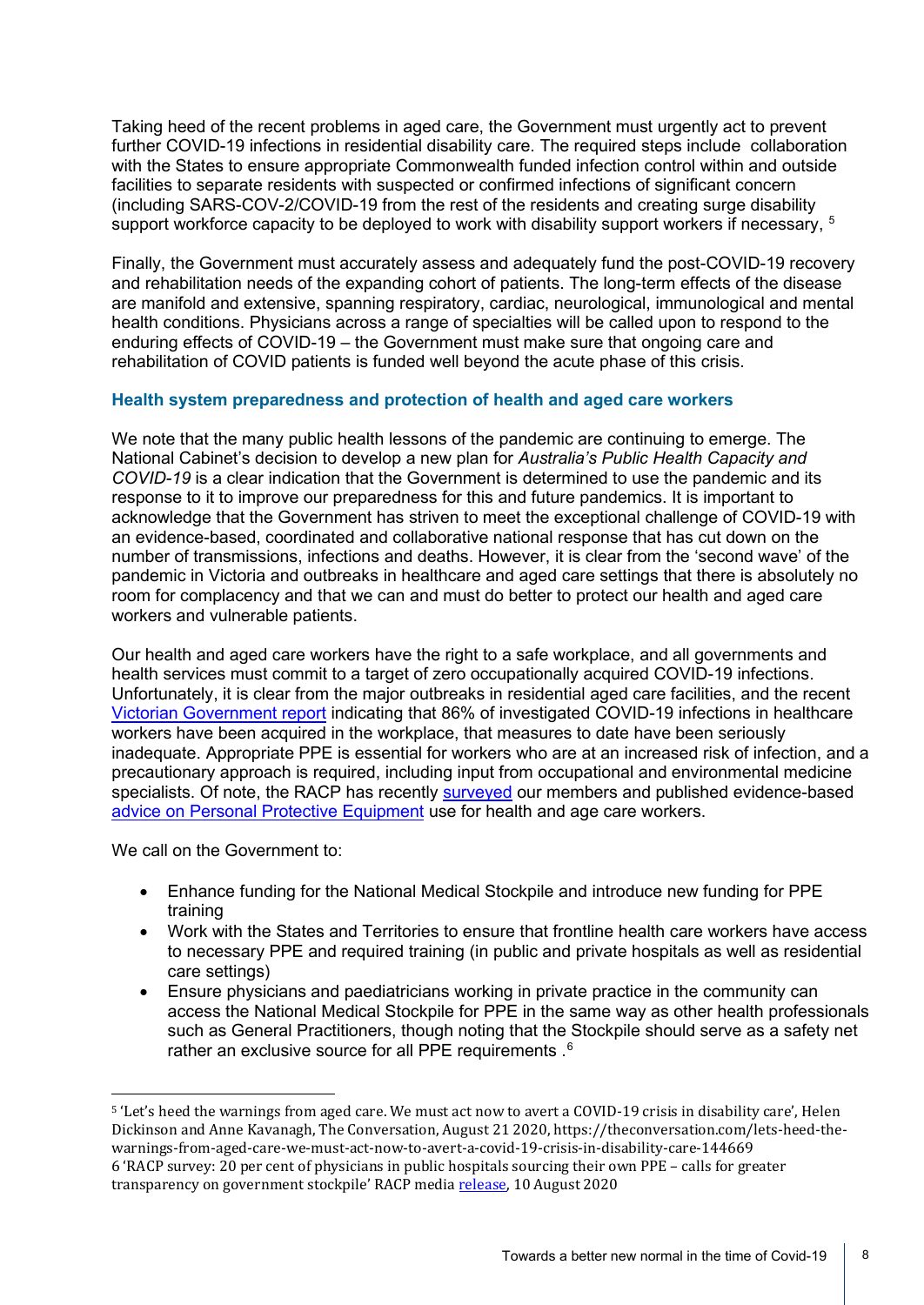The Government also needs to commit new funding to:

- Ensure that local supplies of PPE will not be interrupted in the event of international supply issues, including supporting local production as needed
- Provide transparent information about reserves in the National Medical Stockpile, including by jurisdiction
- Report nationally and by jurisdiction on health care workers testing positive to COVID-19 by jurisdiction, age group, occupation, primary workplace, and whether the infection was occupationally acquired, including whether the infection was acquired from patient contact.<sup>[7](#page-8-0)</sup>

More generally the Government needs to:

- Review its public health preparedness status, to ensure the lessons learned from this pandemic are embedded in the national health emergency planning and epidemic preparedness regime
- Build Australia's capacity to provide and manufacture essential treatments and therapies, including radiopharmaceuticals, and put in place plans to address the issues of supply and logistics to ensure areas of health that rely on the transport of treatments and therapies from overseas and across Australia are not adversely affected and patient care not compromised.
- Fund agile, easy to install specialised resources such as mobile testing facilities, mobile field stations and demountable isolation wards that can be deployed at short notice. In non-crisis times such resources may be used in rural and remote areas to increase access to specialised services.
- Support and fund Australian participation in the proposed international coalition for behavioural and social preparedness for epidemics, focusing on non-medical methods of reducing viral transition rates.<sup>[8](#page-8-1)</sup>

The Government should also consider establishing and funding a central national preventive health agency. Supported by Commonwealth legislation governing its cooperation with other jurisdictions, the agency would set nationwide preventive health l goals, direct strategic investment in public health and research, coordinate implementation of initiatives and evaluate the evidence for the costeffectiveness of population-wide public health interventions. The agency would prioritise and direct the preventative health expenditure upon its increase from the current level to five percent of the national health spending (see the section on prevention, below, for more detail) and invest heavily in the development of the public health workforce.

To ensure national public health preparedness and strengthen public health workforce capacity, the Government should ensure a nationally coordinated and consistent approach to capacity in public health workforce including specialists and trainees who can provide leadership and oversight of public health systems.

The RACP recommends the establishment of a long-term, appropriately funded National Public Health Physician Training Program to strengthen the public health physician workforce capacity and leadership. It is envisaged that such a program would include training for public health physicians, recognising the important leadership contribution to the public health workforce that physicians make.

The establishment and effective operation of the program is expected to support and accelerate other recommended system reform and sustainability efforts.

<span id="page-8-0"></span><sup>7</sup> 'RACP says healthcare worker infection numbers in Victoria are extremely concerning' RACP medi[a release,](https://www.racp.edu.au/news-and-events/media-releases/racp-says-healthcare-worker-infection-numbers-in-victoria-are-extremely-concerning) 28 August 2020

<span id="page-8-1"></span><sup>8</sup> 'Top experts call for major new coalition on non-medical pandemic research' News GP, 3 July 2020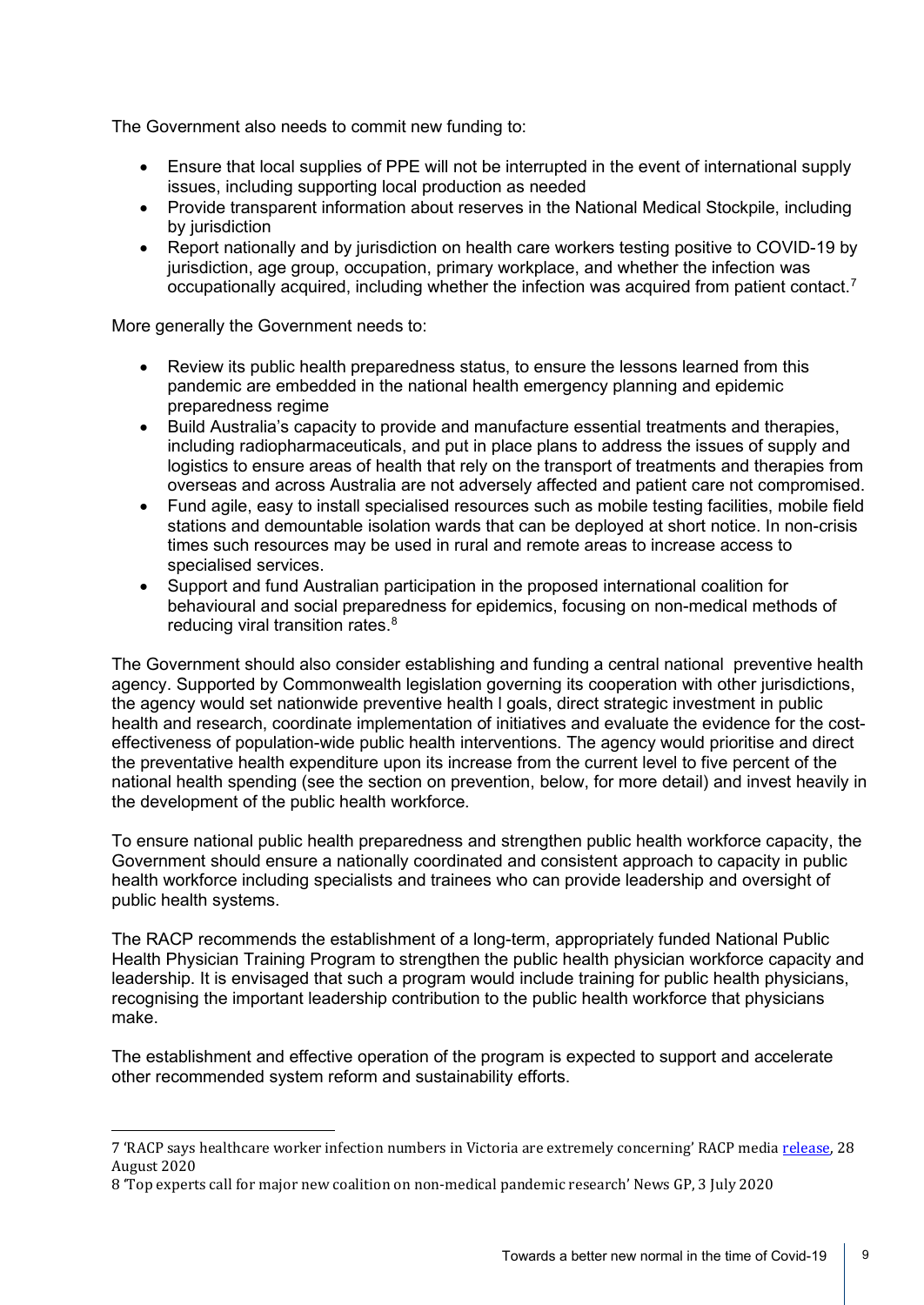We welcome the National Cabinet's plan for Australia's Public Health Capacity and COVID-19 to improve long term sustainability of the public health workforce.

## **Building better beyond the pandemic: Investing in prevention across populations and life cycles**

More than ever, the pandemic-era budget needs to prioritise funding for integrated health care delivery across medical conditions, localities, and populations. We know that the budget impacts of the pandemic will be felt for a generation, and for this very reason it is time to embrace major reforms, rather than short sighted approaches that will exacerbate avoidable costs to the health system over the longer term.

Over 80 percent of Australians are estimated to have at least one chronic condition or risk factor.<sup>[9](#page-9-0)</sup> As the rates of people living with complex and co-morbid conditions continue to rise, the Government is bearing the cost of unnecessary or avoidable exacerbations and deterioration of conditions resulting in increased demand for hospital services<sup>[10](#page-9-1)</sup> as well as duplicated pathology and inappropriate referrals.<sup>[11](#page-9-2)</sup>

Disconnected care and care based on incomplete or incorrect information not only leads to poor health outcomes and loss of life and wellbeing for Australians, it is also inefficient and often costineffective. Accordingly, Government investment priorities in the 2020-2021 Budget must aim to better interlink primary and secondary care, with the Government committing to:

- Funding a model of care for the management of patients with comorbid chronic health conditions that formalises and supports the integration of consultant physician care (the [RACP Model of Chronic Care Management](https://www.racp.edu.au/docs/default-source/advocacy-library/c-final-mccm-document.pdf?sfvrsn=f873e21a_14) or a variation). The Government's implementation should be staged, starting with a small number of proof-of-concept sites, with outcomes monitored as part of a comprehensive evaluation plan.
- Expansion of complex care delivery in the community, making it less synonymous with hospital settings, which in turn makes it both more accessible and less expensive. The pandemic has further underscored the need for this long sought-after intervention.

## **Supporting evidence-based population-wide interventions**

In 2016-17, Australia spent nearly \$181 billion on health, 69 percent of it funded by Australian governments.[12](#page-9-3) However, in recent years it has been estimated that Australia spent only an overall \$2 billion or \$89 a year per person on prevention. This amounts to a mere 1.34 percent of all health spending, considerably less than the UK, NZ and Canada. For instance, Canada, the leader among Organisation for Economic Cooperation and Development (OECD) countries in this respect, spends

<span id="page-9-0"></span><sup>9</sup> Britt, H., Miller, G.C., Henderson, J., Bayram, C., Harrison, C., Valenti, L., Pan, Y., Charles, J., Pollack, A.J., Wong, C. and Gordon, J., 2016. General practice activity in Australia 2015–16. Sydney University Press

<span id="page-9-1"></span><sup>10</sup> In 2017-2018, 51 percent of hospitalisations involved 1 of ten select chronic conditions. Chronic disease snapshot, Australian Institute of Health and Welfare, 2019

<span id="page-9-2"></span><sup>11</sup> A recent estimate of select 21 procedures at an Australian private hospital demonstrated that about 21 to 32 percent of them were low value. Chalmers, Pearsons et al, Measuring 21 low-value hospital procedures: claims analysis of Australian private health insurance data. BMJ, 2019. For more on the RACP flagship initiative to tackle low-value care, please see the Evolve website one evolve.edu.au

<span id="page-9-3"></span><sup>12</sup> Australian Institute of Health and Welfare (2018), Health expenditure Australia 2016-17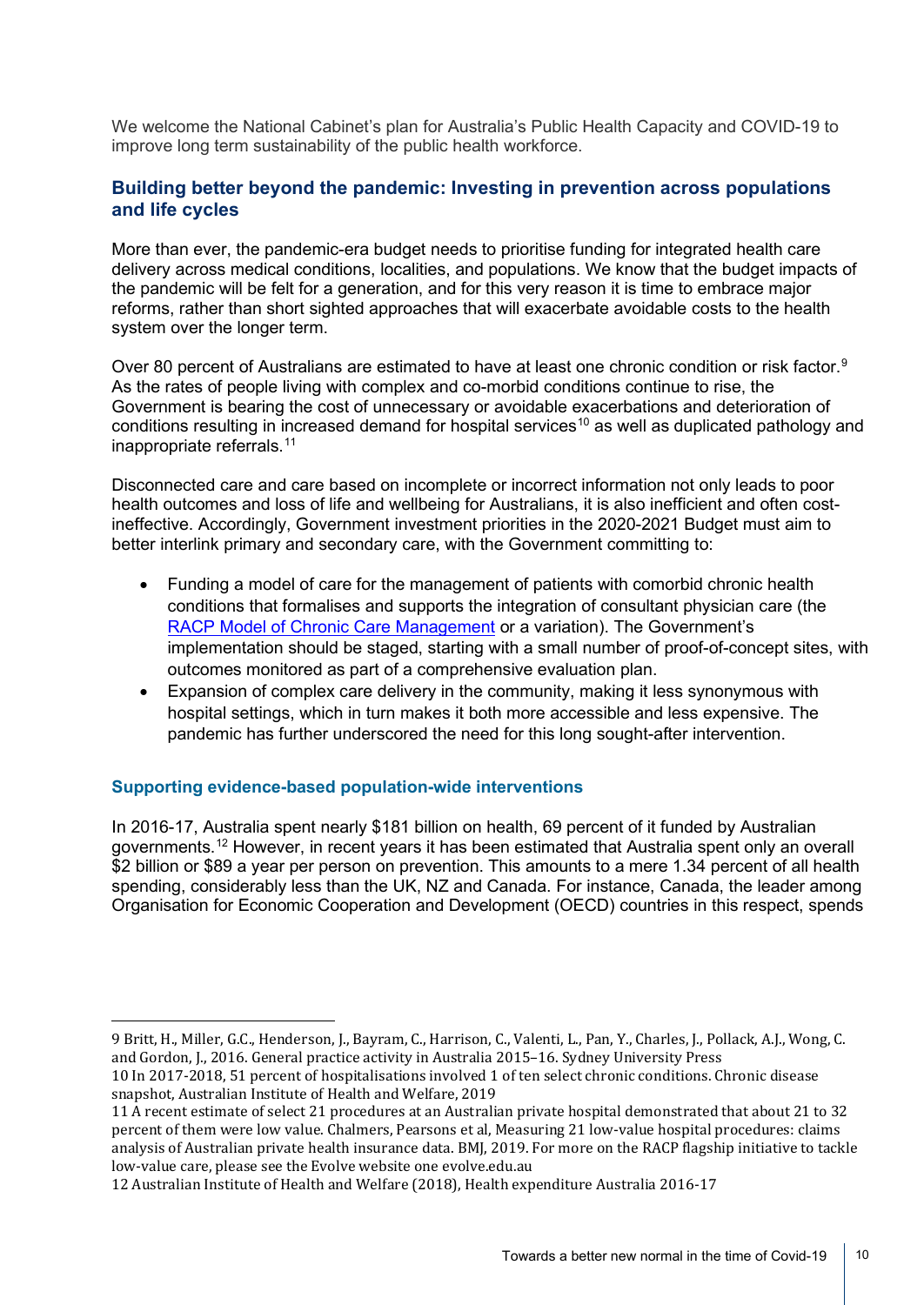more than 6 percent of its health budget on prevention. [13](#page-10-0) Australia also only spends \$40 a year per person on medical research compared to \$169 in the US.[14](#page-10-1)

This is counterproductive and inefficient as, on average, for every dollar invested in prevention, up to seven dollars are returned in economic benefits.<sup>[15](#page-10-2) [16](#page-10-3)</sup> Given the ways in which the pandemic has set the health of many Australians back, and the increasing budgetary pressures as the health system copes with the challenge of COVID-19, we can no longer afford to underinvest in prevention and medical research, leaving that seven-to-one benefit ratio off the table.

A true focus on prevention in the context of the COVID-time budget means not just increasing the funding but expanding the scope of prevention, deploying better diagnostics, prioritising systems thinking, strengthening social safety nets and targeting most effective interventions.

While increased funding is only one aspect of delivering effective preventative health, the Government must commit to a specific long-term minimum target percentage of the healthcare budget to be earmarked for prevention – in that respect we support the recently proposed target of five percent of the health budget recommended by Public Health Association Australia, the Australian Medical Association and the Sustainable Health Review undertaken by the WA Department of Health.<sup>[17](#page-10-4) [18](#page-10-5)</sup> [19](#page-10-6) In addition, the Government must allocate appropriate resources to the 'best buys' initiatives and:

- Develop, implement and fund a national population-wide preventative health strategy that fully addresses the magnitude of the multi-level systemic issues it seeks to tackle. To achieve long-term progress on prevention, the strategy must effectively address "the causes of the causes of risk factors for NCDs", also known as social determinants of health, as well as taking a life-course approach to tackling social inequalities. Monitoring and evaluating the effectiveness of preventative health interventions must be part of the resourcing.
- Prevent further increases in the rate of obesity in the Australian population through a national strategy on obesity. The College recommends a tax on sugar-sweetened beverages to reduce consumption, introducing restrictions on the marketing of unhealthy diets to children and young people and dedicated funding for states and territories to provide equitable access to bariatric surgery for public hospital patients. Further investment in obesity and metabolic disease research should be a key part of this strategy.
- Reduce alcohol-related harm to health by replacing the current Wine Equalisation Tax (WET) and rebate system with a volumetric taxation scheme for all alcohol products.

## **Targeting spending at specific needs of key demographic groups**

The College also asks the Government to acknowledge the critical interdependency of public and occupational health and clinical care and the fact that large swathes of prevention involve sectors outside of the health portfolio by addressing the following key issues and populations.

- <span id="page-10-4"></span>17 Immediate Policy Priorities, Public Health Association Australia, 2019
- <span id="page-10-5"></span>18 Pre-Budget Submission 2020-2021. AMA 2020

<span id="page-10-0"></span><sup>13</sup> Jackson H, Shiell A. Preventive health: How much does Australia spend and is it enough? Foundation for Alcohol Research and Education 2017

<span id="page-10-1"></span><sup>14</sup> Empowering research, for a healthy and equitable Australia. Australian Society for Medical Research, 2019 15 New Horizons: The review of alcohol and other drug treatment services in Australia

<span id="page-10-3"></span><span id="page-10-2"></span><sup>16</sup> The Heavy Burden of Obesity: The Economics of Prevention, Organisation for Economic Cooperation and Development 2019

<span id="page-10-6"></span><sup>19</sup> For comparison, countries at the upper end of the list for preventive health expenditure include Canada (6.2%), United Kingdom (5.3%), Italy (4%) and Korea (4%). Australia ranks 28th out of 32 countries for expenditure on preventive care. Sustainable Health Review. The WA Department of Health, 2019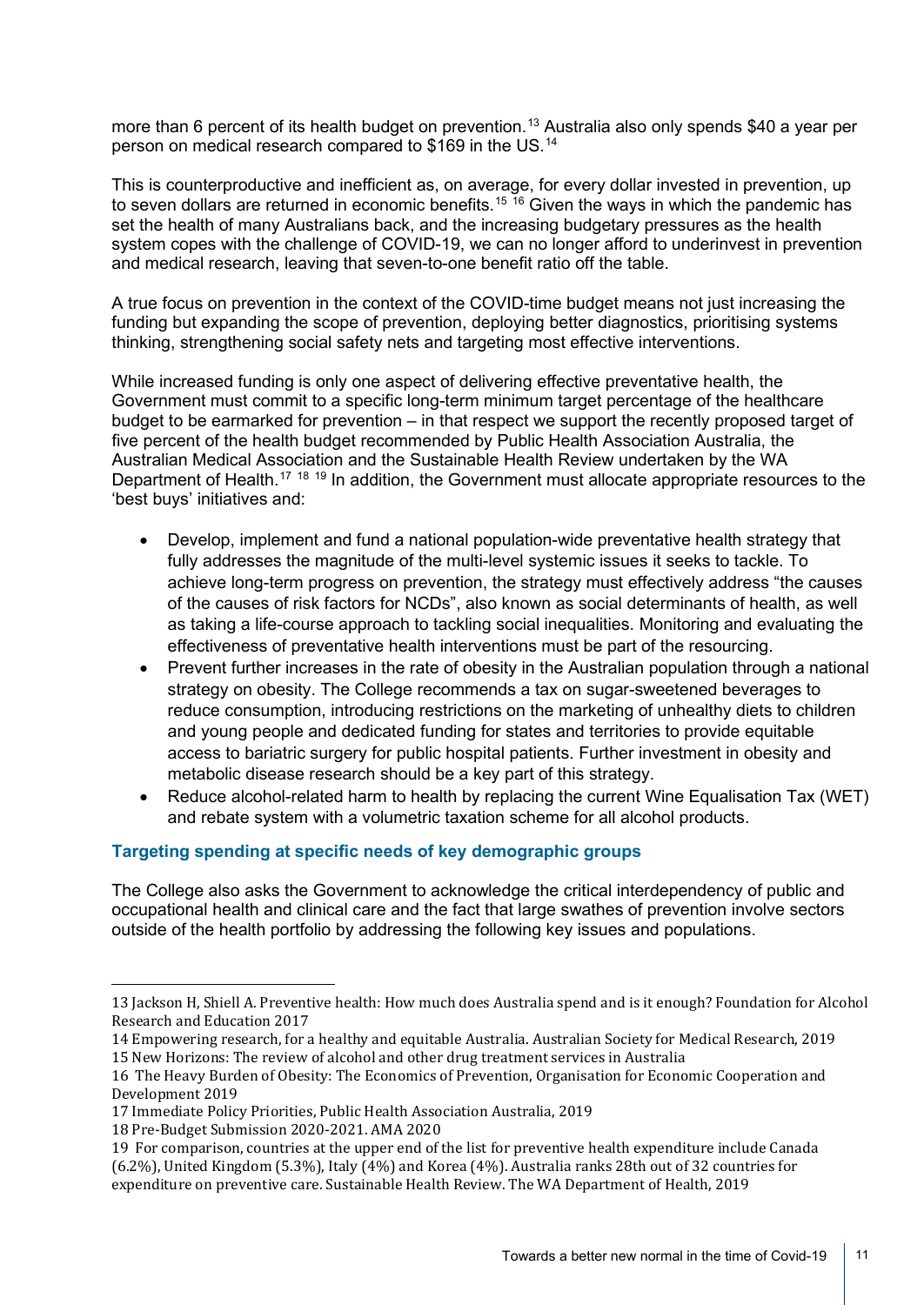Investing in the early years of life offers the possibility of shifting the trajectory of a person's health and wellbeing over the course of their life and disrupting intergenerational cycles of disadvantage. Given the strong evidence for the early origins of adult health outcomes, including NCDs, obesity and mental health and wellbeing, the Government must design and invest in long-term lifespan health care programs that can have sustained impact on health and psychosocial outcomes. The Government should:

- Commit to long-term sustainable funding for the National Partnership on Universal Access to Early Childhood Education beyond the end of 2021 for all children and expand it to starting at age 3
- Immediately appoint a Chief Paediatrician to coordinate early childhood policies across relevant portfolios
- Extend paid parental leave policy to provide up to 6 months (26 weeks) of paid parental leave (taken by either parent) and continue to fund the childcare support system to assist families with the cost of child care and to ensure that lower income families will not be disadvantaged.
- Complement the Government's funding to tackle the isolation-related increase in domestic violence by providing further resourcing directed specifically at children. The package should provide support to programs which allow early childhood educators and carers to better recognise and respond to children exposed to domestic violence, paying specific attention to children under care and protective services, deliver transitional funding for additional therapy and support for vulnerable children and ensure equitable access to telehealth.
- Prioritise funding of fundamental and translational medical research into early childhood nutrition, brain development and immunisation.

The First-Nations-led response to COVID-19 has shown clearly "how effective (and extremely costeffective) giving power and capacity to Indigenous leaders is. The response has avoided major illness and deaths and avoided costly care and anguish"[20.](#page-11-0) In recognition of the effectiveness of the quick and resolute response to COVID-19 from Aboriginal community controlled organisations, Land Councils and local communities and the enduring resilience of Aboriginal and Torres Strait Islander peoples in the face of trauma and dispossession and to prevent perpetuation of these harms, we ask that the Government:

- Enact the recommendations the Uluru Statement from the Heart to ensure Aboriginal and Torres Strait Islander peoples have self-determination and sovereignty over decisions affecting their lives
- Commit to working with all stakeholders to resolve the inequitable outcomes experienced by Indigenous people, including in health, life expectancy, education and housing.

In the absence of constitutional reform, public administration becomes the conduit and interface through which Aboriginal self‐determination and decision‐making in the policy process must be reprosecuted every time a new program emerges $21$ .

To prevent the potentially negative impacts of the worsened pandemic-era economy and secure improved health outcomes for all, the Government must maintain and strengthen a mechanism for national coordination of policy initiatives that impact people with disability. We also call on the Government to:

• Ensure that the needs and voices of people with disability are adequately considered at all stages in policy development and implementation

<span id="page-11-1"></span><span id="page-11-0"></span><sup>20</sup> 'Australia's First Nations' response to the COVID-19 Pandemic' The Lancet Vol 396, July 2020 <sup>21</sup> Davis, M. (2018, July). Voice, treaty, truth. *The Monthly*. Retrieved from <https://www.themonthly.com.au/issue/2018/july/1530367200/megan-davis/voice-treaty-truth>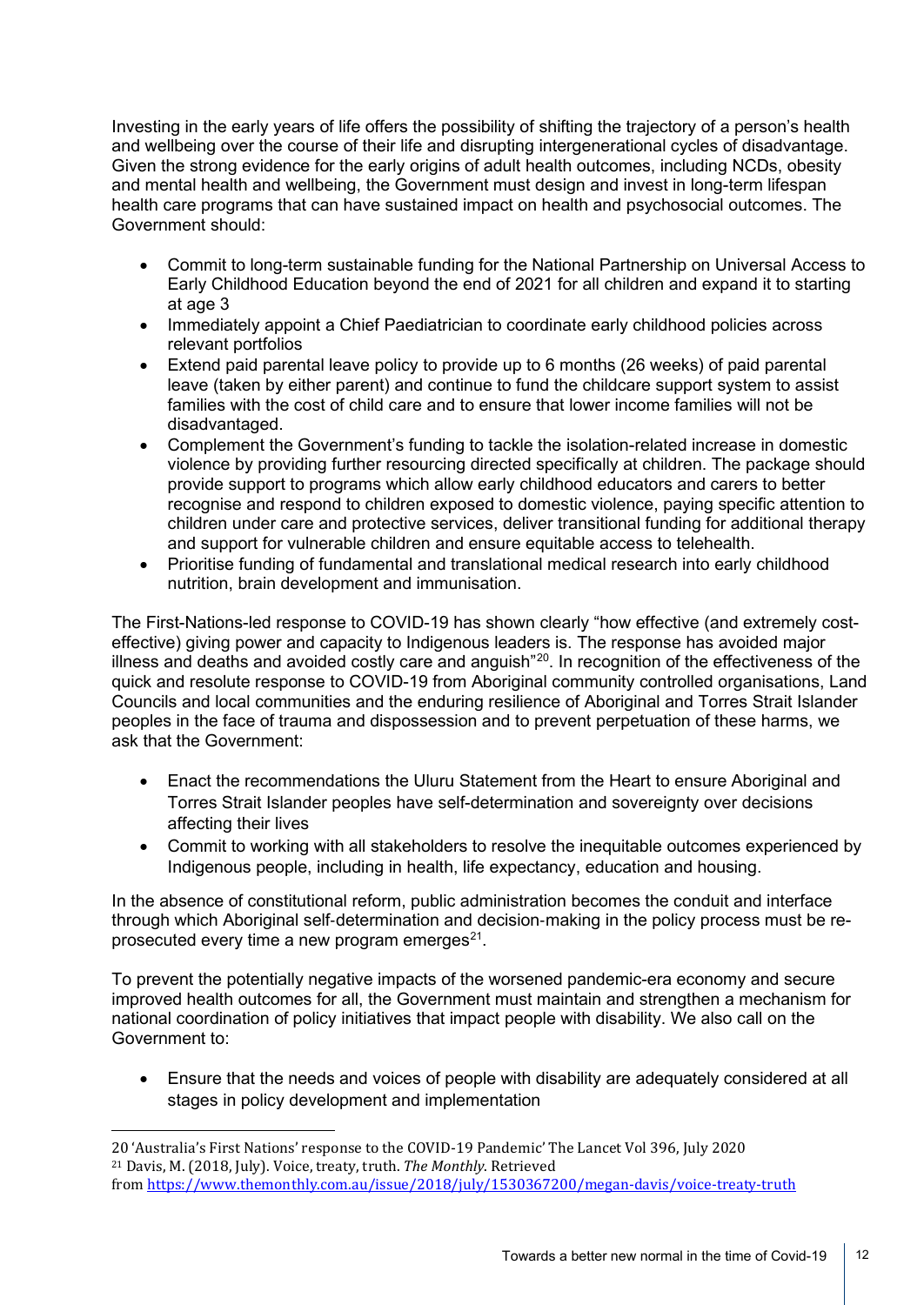• Make sure that appropriate and appropriately funded policies are integrated across all relevant portfolios.

The mind is "one important gateway through which social circumstances influence health and disease"[22.](#page-12-0) The COVID-19 pandemic has a potential to result in increased mental distress and intensify problematic alcohol and other drugs use amongst certain populations. To prevent potential deterioration of mental health and physical health outcomes, support health and wellbeing of Australians and reduce the health, social and financial burden of harmful substance use on the community we must improve access to treatment for people who use alcohol and other drugs in a problematic way. To achieve this goal, the Government should:

- Continue to fund telehealth and digital options for accessing drug and other alcohol services
- Increase access and affordability of opioid pharmacotherapies to people with opioid dependency, including by permanently establishing the COVID-era changes to the [prescribing guidelines](https://www.racp.edu.au/docs/default-source/news-and-events/covid-19/interim-guidance-delivery-of-medication-assisted-treatment-of-opiod-dependence-covid-19.pdf?sfvrsn=e36eeb1a_4)
- Invest adequately in mental health and include alcohol and other drugs prevention and treatment as critical parts of mental health care
- Fund enhanced alcohol and other drug services as a key part of investment in regional and rural Australia.

The delivery of the health and social service recommendations outlined in this document need to take into account the specific needs of migrants, particularly those from Culturally and Linguistically Diverse (CALD) backgrounds, new arrivals, refugees and asylum seekers. Service providers and advocacy groups working with CALD communities report a disproportionate impact of COVID-19 on these groups because of the combination of factors including socioeconomic disadvantage that leaves many members of the community exposed to high-risk occupations and language and cultural issues.<sup>[23](#page-12-1)</sup> It is crucial that these considerations are adequately addressed through funding and service design as part of the national response to COVID-19.

It is also instrumental to provide all asylum seekers, and children born in Australia to asylum seeker parents, with access to Medicare and affordable pharmaceuticals.

## **A health-supporting, sustainable economy in the pandemic; a truly healthy economy beyond**

The long-term socioeconomic, health and wellbeing impacts of COVID-19 will be substantial, and the national response to them needs to be appropriately coordinated, funded and targeted at those who will require most support. As previously discussed, the social determinants of health are the "causes of the causes" of risk factors for NCDs which then determine the population's susceptibility to infectious diseases such as COVID-19.

In other words, there is a nexus between insecure work, poverty and social marginalisation and mortality and morbidity outcomes. There is therefore a clear public health interest in the Government's ensuring an adequate social safety net for Australians in especially exposed positions, such as un- and underemployed, homeless, families living under or close to the poverty line, vulnerable youth, people who use drugs, people in rural and remote areas and people with mental health issues. This requires, at a minimum, a commitment on the part of the Government to

<span id="page-12-0"></span><sup>22</sup> Marmot, M., Bell, R., Social determinants and non-communicable diseases: time for integrated action. BMJ 2019; 365:Supp 1

<span id="page-12-1"></span><sup>23</sup> Submission to the Inquiry into the Victorian Government's Response to the COVID-19 Pandemic, Ethnic Communities' Council of Victoria. July 2020.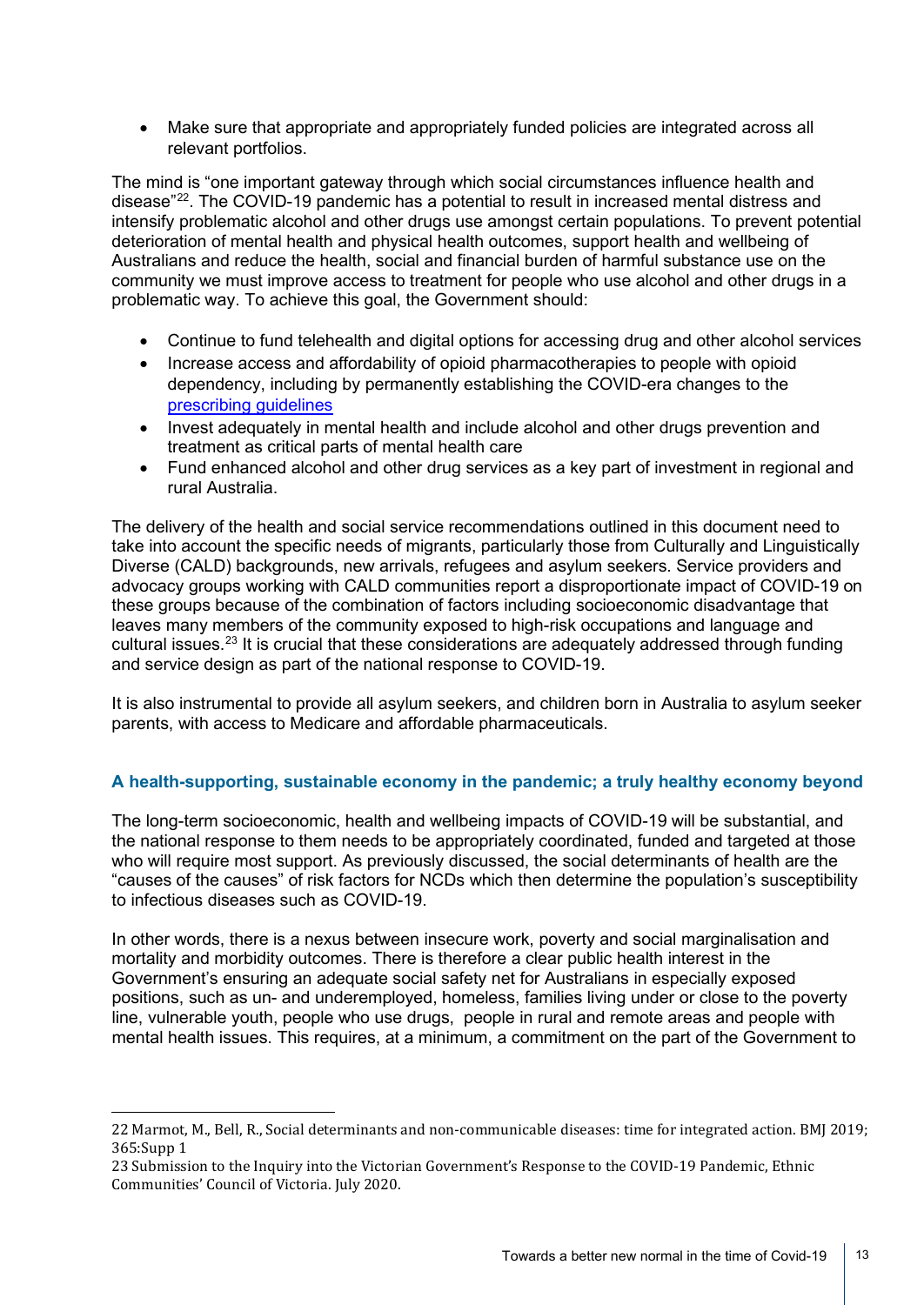support the hundreds of thousands of Australians, including children, expected to be pushed into poverty as a result of the proposed changes to the federal unemployment programs. [24](#page-13-0)

It also needs to be recognised that the proposed targeted actions to address social determinants of health, even if implemented fully, will fail to address the relative poverty and the subsequent ongoing health inequalities that exist in Australia. Inequalities in wealth have increased over the last twenty years in most OECD members and Australia is no exception. Inequalities in income have also increased.[25](#page-13-1)

This leads to a sense of powerlessness among many that is only partially addressed by safety nets, which in themselves are often stigmatising and socially excluding. For instance, restricting advertising, introducing a sugar tax, and improving the taxing of alcohol, while necessary, will not by themselves empower the most disadvantaged to eat better and lose weight. Research has long established such powerlessness as a vital health issue as it can become a significant risk factor for disease. $26$ 

We clearly see the differential effect of COVID-19 on the most disadvantaged in our society: those with relatively little power over their own lives due to income, wealth, age, language barriers, and race.

A 'healthy' economy in the broader sense also implies an environmentally healthy or sustainable economy. In addition to its well-documented contribution to disaster events and the burden of mortality and morbidity from malnutrition, malaria, diarrhoea and heat stress, climate change and expansion of human settlements that increasingly encroach onto nature are likely to increase the likelihood of human exposure to new and old viruses and other communicable agents. To moderate these threats, the Government must commit to:

- Inclusion of independent health impact assessments of all fossil fuel extraction projects
- De-prioritisation of fossil fuel extraction as the key part of economic recovery
- The development and funding of a national climate change and health strategy that, among key issues, addresses the link between zoonoses and the human impact on the environment.
- Increased funding to develop novel diagnostics, vaccines and therapies for existing and new infectious diseases including those likely to (re)emerge in Australia as a consequence of climate change.

## **The new, better normal through improved and targeted funding**

Mid- to long-term effects of COVID-19 remain unknown, both in terms of its impacts on those directly affected by the disease as well as the consequences of potential lifestyle changes, anticipated socioeconomic stressors and resulting physical and mental health issues. But we already know they will be considerable and will test our health care system's capacity and capability to deliver.

To ensure the best possible health and wellbeing outcomes in this time of social and economic recovery, the Government must use the October 2020 Budget to fund the best buys in prevention – such as support for healthy body weight and reduction of alcohol use on a systemic level, adequate investment in early intervention and an effective safety net and action on air pollution and other

<span id="page-13-0"></span><sup>24</sup> JobSeeker Cut to Push 370,000 into Poverty, Including 80,000 Children. The Australia Institute, July 2020 25 Raising Inequality? A stock-take of evidence, Productivity Commission, 2018

<span id="page-13-2"></span><span id="page-13-1"></span><sup>26</sup> Wallerstein N. Powerlessness, empowerment, and health: implications for health promotion programs. Am J Health Promot. 1992;6(3):197-205. doi:10.4278/0890-1171-6.3.197